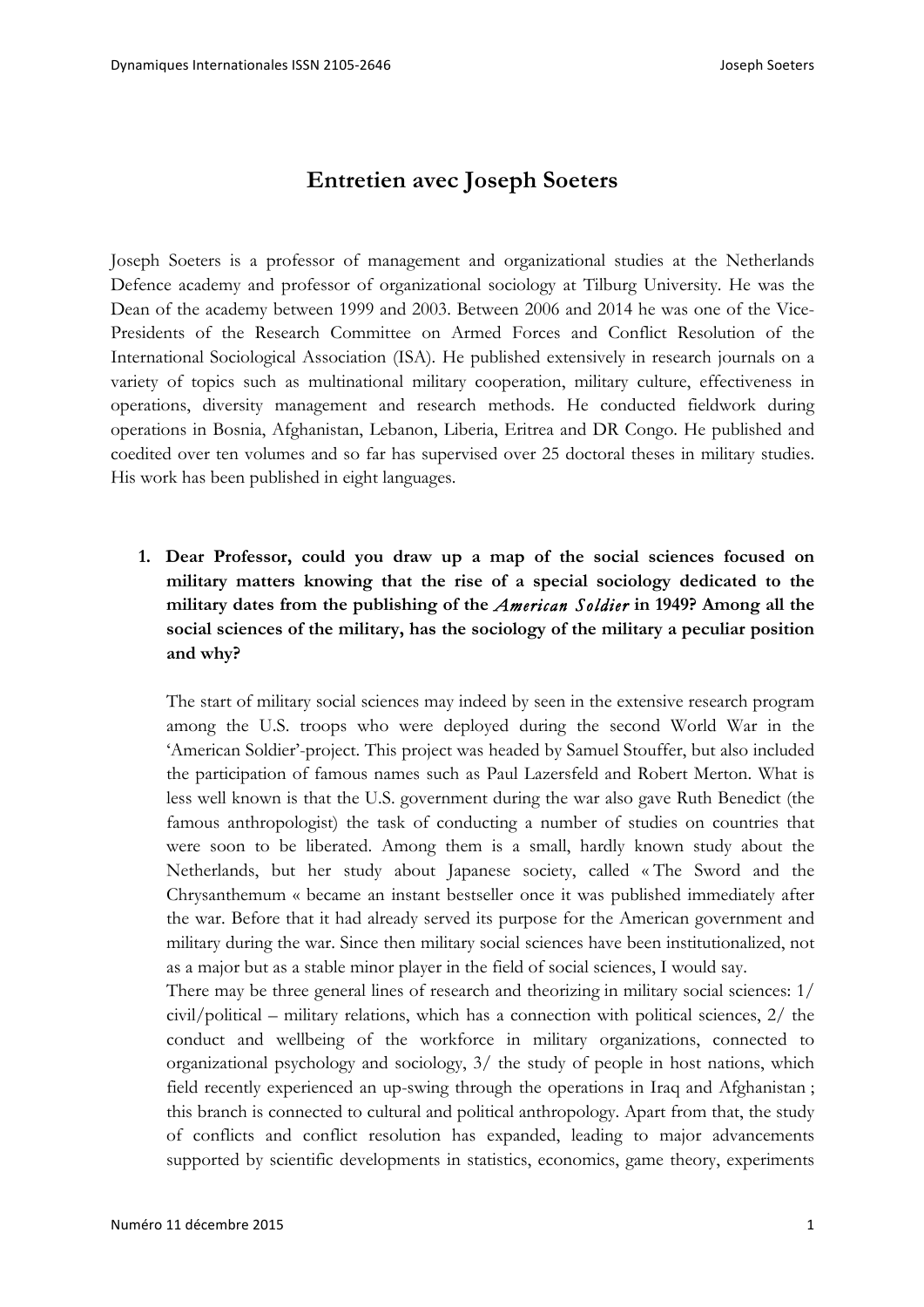and computer simulations. You can see that military sociology has a pivotal role in all of the military social sciences, as it easily connects to the other social sciences.

**2. During your career what are the changes you have observed in the studies dedicated to the military matters? Are we confronted to the rise of new research problematics or topics or is it just a redefinition of ancient ones? Further, do you think that all the geopolitical change since the end of the cold war like the fall of the Soviet empire, the rise of the BRIC (Brazil, Russia, India, China and South Africa), the Arab revolutions for instance, has renewed research on and approaches of the military field?** 

One can clearly see that the rise of such tensions lead to new interests and new roles for the military. We have seen a quite sudden rise of military efforts since the 1990s with the upheaval in the Balkans. Since then, operations never stopped: Iraq, Afghanistan, now operations in Africa (some of which headed by France), and Lebanon, among others. This is not likely to stop given the current challenges at Europe's Eastern and Southern borders. Now for the first time since years, budgets will not be cut but will increase again, which can be seen in France but for instance also in my own country. Along with that, options for military scientists will grow again, even though renewed emphases on operations and increased self-confidence among the military are likely to restrict social science contributions to questions that are functional to the commanders' views and goals.

However, there are interesting new developments in military social studies that stem from the academic community-at-large not from the military themselves. A number of young female social researchers such as Fotini Christia, Chiara Ruffa and Funmi Olonisakin have shown the « guts » to go into the field where the danger is (respectively Bosnia and Afghanistan, Lebanon and Liberia) and they have demonstrated excellent skills to conduct high-quality research, often of a blended nature combining quantitative and qualitative approaches. One cannot praise such research efforts enough because they are really helpful to understand the broader dynamics of violent conflicts and how the military can contribute to prevent, contain and solve those conflicts.

## **3. Following up to that question: are sociology and social sciences of the military still the stronghold of European and North American scholars?**

In general, I would say yes. Military social sciences are still much stronger in the USA and Western Europe (and Australia). Israel of course has always played a major role as well; since the foundation of the state of Israel the armed forces have been enormously important, leading to numerous studies on the military. There is increasingly more output from Turkey, which is interesting because of its specific civil/political- military relations. Also a number of Eastern European countries (e.g., Slovenia, Poland) are quickly catching up. Interestingly enough, in Southern European countries such as Spain and Greece the contributions have been much less well developed, which may partly be the consequence of language issues and partly because of the fact that those countries were democratized relatively late. In order for military social sciences to flourish, I would say,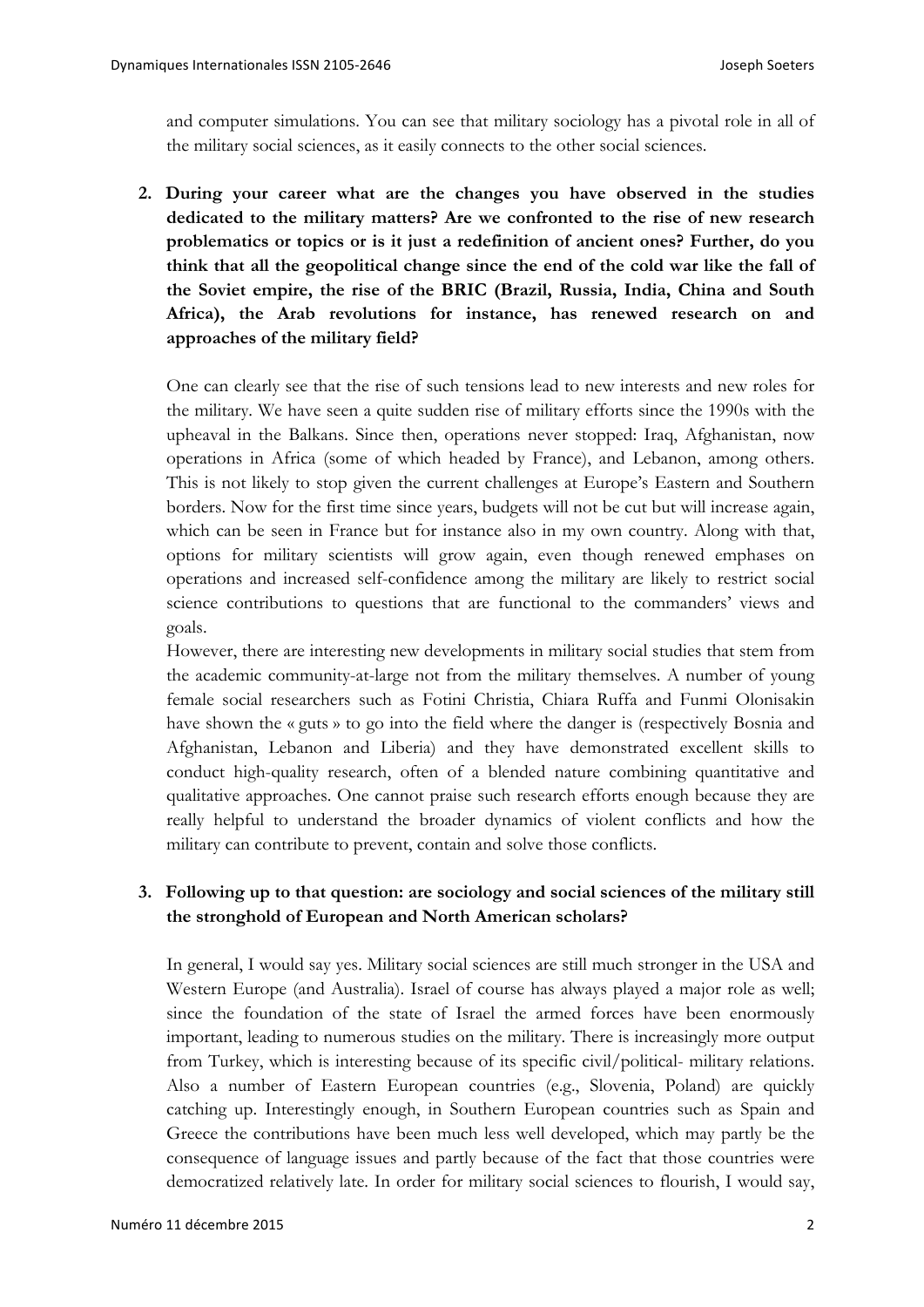one needs a certain importance of the military institution in society as well as a democratic, open atmosphere (including democratic institutions, etc.). Countries in Southern America are increasingly on this path, leading to more possibilities for military sciences to grow and become more important. In as far as in other nations both conditions are less well-developed, military social sciences are less likely to flourish and contribute.

**4. In France, sociology of the military has the reputation of being the poor relation of the social sciences. What is the situation in your country and other ones you know? Are there any differences in statute between North America and European countries and among the European countries?** 

Of course, compared to the importance that the social and behavioral sciences in general have, military social sciences are relatively minor in terms of capacities, funding and outreach to the larger society. But there are differences between countries. The USA thinks highly of their military and the role they are supposed to play, and the fundings are commensurate to these values and opinions. Military social sciences are pretty big in the USA and have given input to many research projects also outside the military itself. In Canada one can observe similar tendencies, but on a more modest scale. In Western Europe this positioning has always been much less positive, with the exception of the UK where one generally believes in the « military solution", probably as a result of the victorious role the British armed forces had in the Second World War On the continent this role has been clearly less victorious and triumphant: the past was simply much less prestigious and in a number of cases not unequivocally at the « good side» of the spectrum. Accordingly, one has seen less money spent on the military over the last decades, more criticism and suspicion from society-at-large and a relatively smaller role for military social sciences. The general social sciences on the continent are simply not that interested in the military institution, also because there is not so much money at stake.

There may be changes, though. Afghanistan and Iraq but today more importantly, Putin's 'revenge' and the rise of the challenges coming from the refugees and IS in nearby Middle East and Northern Africa put the armed and security forces more in the limelight again, leading to larger budgets, media attention, as well as a growing self-confidence among military people themselves. One can observe a certain influence coming from overseas (USA, Canada and UK) leading to what sociologists call "isomorphism": military organizations, including their capacities, operational styles and all that, become more alike.

## **5. Is sociology of the military (as well social sciences) condemned to only be taught in military academies or restricted to a few scholars?**

In the countries where the military have been all important in society, military social sciences have had an existence also outside the concrete realm of military academies and military research institutes. In other nations, such as my own, military social sciences hardly exist outside the military, because there is no money to be gained, the military is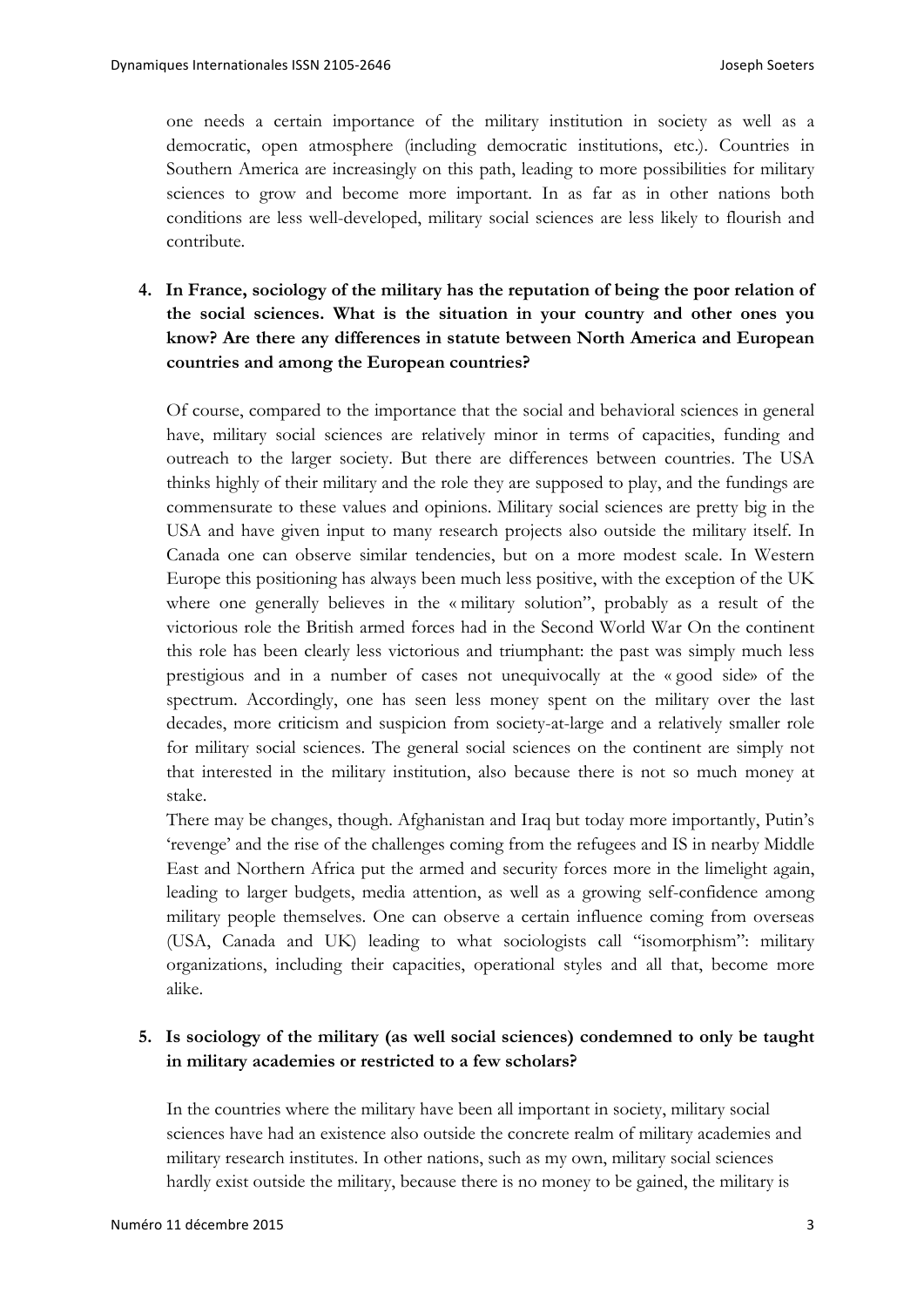considered to be a world of its own – and a closed one -, and it is often seen as a "necessary evil" that needs to be followed critically. Still, the atmosphere at the academies and in society-at-large is not necessarily bad. The military itself is very much interested in workforce issues (such as recruitment, training and education, cohesion in the ranks, military culture, ethical training, leadership, cooperation between soldiers from different countries, cooperation between civilians and military personnel, etc.). But also the human dimension of operational effectiveness is increasingly seen as an important topic for social research. Particularly these research questions create jobs and funding for military social scientists. Thanks to the sociologists and social scientists working in such places and the fundings they have available, military social sciences are still very much alive in countries such as Germany, France, Belgium, Sweden and the Netherlands. Their role is small but not insignificant. Admittedly, at the academies there is always a certain, inherent tension between what social research and theorizing produce and what the top brass likes. This tension needs to be acknowledged as well.

**6. In one of your books (***Green about Green. A Civilian in Military Life***, iUniverse, 2012), you provide short stories related to your experience as an outsider in a military organization (***i.e.* **Netherlands Defence Academy). I know that is a classic question in social sciences but how do you manage to keep the distance with your work field and maintain the balance between scholar works and expertise. Are they the two sides of the same job or opposite ones?** 

Oh, it is nice that you bring up this small book. I have tried to write these short stories with "a sociological eye" as Everett Hugues used to call this. Actually, the short stories are all about distance because they rely on the fact that I was so full of wonder when doing fieldwork in military operations such as in Bosnia, Afghanistan, Liberia, Lebanon and Congo. As an outsider, not being used to the military-in-action, the various experiences – what I heard, saw, observed, talked about - never ceased to amaze me. This amazement led me to asking questions and writing down these military travel stories. The power of this type of writing as compared to academic writing is that one is free to come up with observations that would need much more substantiation in academic writing but that is worth noticing anyway. There are people who claim that many novelists are better capable of writing sociologically than professional sociologists themselves. I don't know if this is true but for sure the borders between academic literature and novels are thinner than people would think. Just as an example : Mario Vargas LLosa's novel "La Ciudad y los perros" (the city and the dogs) is very illuminative if one wants to understand the sociodynamics in military academies. The genre of what may be called "fiction/faction" is worth exploring a bit more. If possible, I intend to do this in the near future again.

**7. One of the main aims of this issue of** *Dynamiques internationales* **is to discuss and debate how social sciences of the military through theoretical and empirical papers can help to understand societal and political problematics (both on an national and a transnational or international level). This raises questions on the ties between scholars and politicians and how politicians perceive social sciences works. Do you think that there are some changes in these relationships and there**